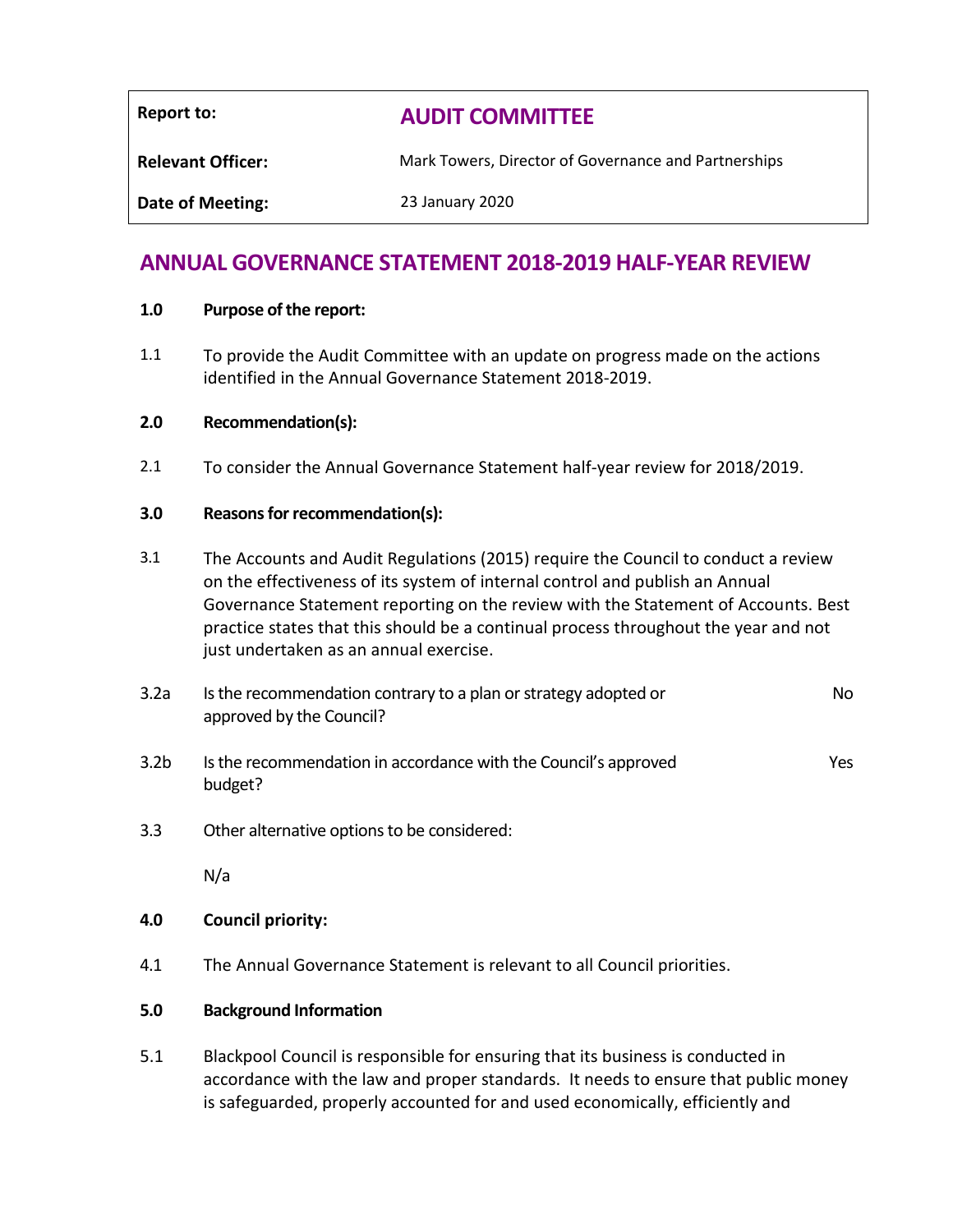effectively.

The CIPFA Delivering Good Governance publication (2016) defines the various principles of good governance in the public sector and how they relate to each other and are defined as:

- Behaving with integrity, demonstrating strong commitment to ethical values and respecting the rule of law.
- Ensuring openness and comprehensive stakeholder engagement.
- Defining outcomes in terms of sustainable economic, social and environmental benefits.
- Determining the interventions necessary to optimise the achievement of the intended outcomes.
- Developing the Council's capacity, including its leadership and the individuals within it.
- Managing risks and performance through robust internal control and strong public financial management.
- Implementing good practices in transparency, reporting and audit, to deliver effective accountability.

The governance framework at Blackpool Council comprises the systems and processes, culture and values which the Council has adopted in order to deliver on the above principles. The system of internal control is a significant part of the framework and is designed to manage risk to a reasonable level. It cannot eliminate all risk of failure to achieve policies and objectives and can therefore only provide reasonable and not absolute assurance of effectiveness.

This report provides an update in terms of the progress which has been made in implementing the actions identified in the Annual Governance Statement.

Does the information submitted include any exempt information? No

# **List of Appendices:**

Appendix 5(a) – Annual Governance Statement 2018-2019 Half-Year Review

# **6.0 Legal considerations:**

6.1 The Accounts and Audit Regulations (2015) require the Council to conduct a review, at least once a year, on the effectiveness of its system of internal control and include an Annual Governance Statement reporting on the review with the Statement of Accounts.

# **7.0 Human Resources considerations:**